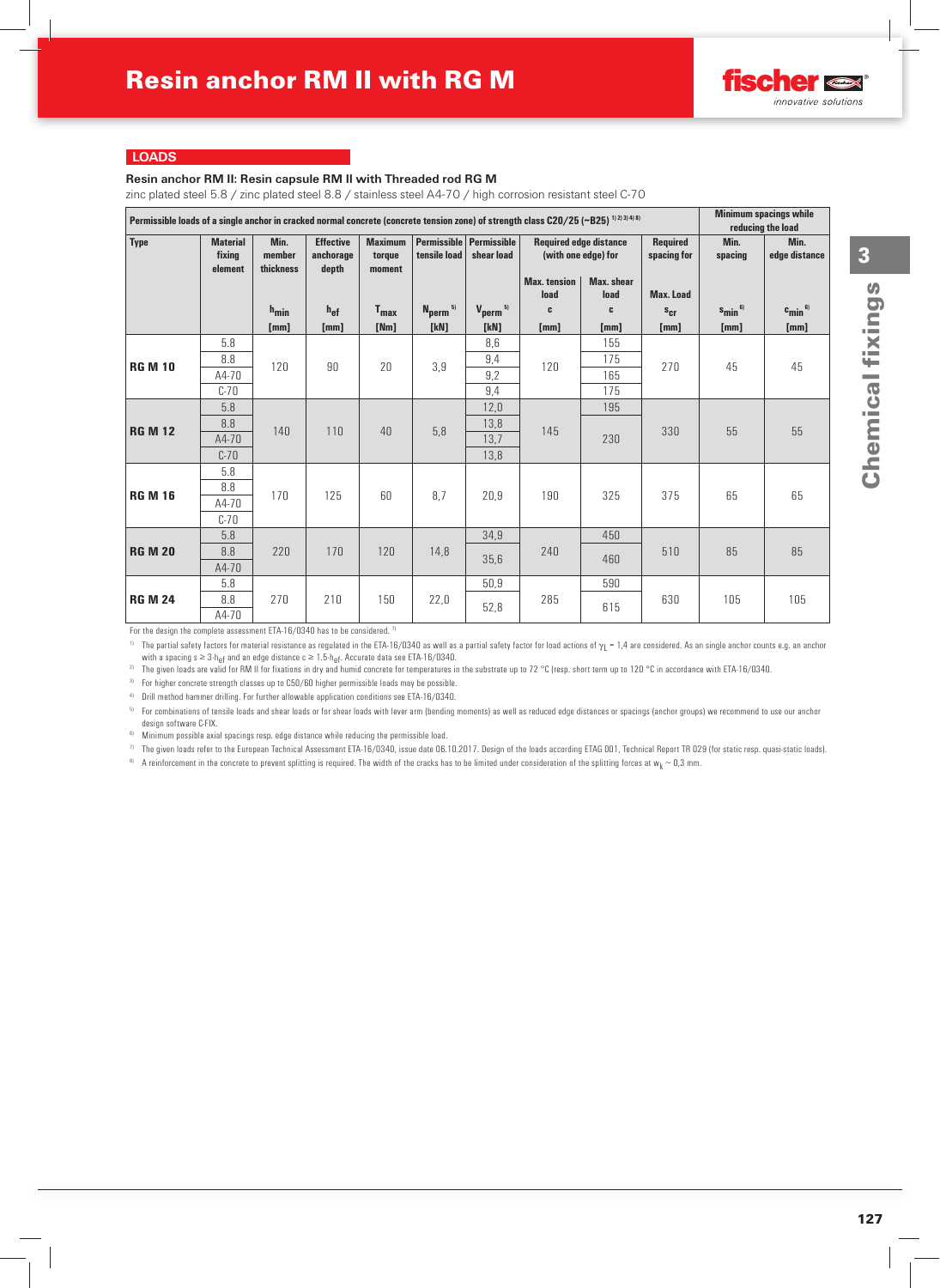# **Resin anchor RM II: Resin capsule RM II with Threaded rod RG M**

zinc plated steel 5.8 / zinc plated steel 8.8 / stainless steel A4-70 / high corrosion resistant steel C-70

| Permissible loads of a single anchor in non-cracked normal concrete (concrete compression zone) of strength class C20/25 (~B25) 1121314) |                                      |                             |                                        |                                    |                                           |                                 |                                                      |                           |                                | <b>Minimum spacings while</b><br>reducing the load |                          |
|------------------------------------------------------------------------------------------------------------------------------------------|--------------------------------------|-----------------------------|----------------------------------------|------------------------------------|-------------------------------------------|---------------------------------|------------------------------------------------------|---------------------------|--------------------------------|----------------------------------------------------|--------------------------|
| <b>Type</b>                                                                                                                              | <b>Material</b><br>fixing<br>element | Min.<br>member<br>thickness | <b>Effective</b><br>anchorage<br>depth | <b>Maximum</b><br>torque<br>moment | Permissible   Permissible<br>tensile load | shear load                      | <b>Required edge distance</b><br>(with one edge) for |                           | <b>Required</b><br>spacing for | Min.<br>spacing                                    | Min.<br>edge distance    |
|                                                                                                                                          |                                      |                             |                                        |                                    |                                           |                                 | <b>Max. tension</b><br>load                          | <b>Max.</b> shear<br>load | <b>Max. Load</b>               |                                                    |                          |
|                                                                                                                                          |                                      | $h_{\text{min}}$            | $h_{ef}$                               | $T_{\text{max}}$                   | $N_{perm}$ <sup>5)</sup>                  | $V_{\text{perm}}$ <sup>5)</sup> | C                                                    | C                         | $s_{cr}$                       | $s_{\min}$ <sup>6)</sup>                           | $c_{\min}$ <sup>6)</sup> |
|                                                                                                                                          |                                      | [mm]                        | [mm]                                   | [Nm]                               | [kN]                                      | [kN]                            | [mm]                                                 | [mm]                      | [mm]                           | [mm]                                               | [mm]                     |
|                                                                                                                                          | 5.8                                  |                             |                                        |                                    |                                           | 5,1                             | 95                                                   | 70                        |                                | 40                                                 | 40                       |
| <b>RG M 8</b>                                                                                                                            | 8.8                                  | 110                         | 80                                     | 10                                 | 8,4                                       | 8,6                             |                                                      | 115                       | 240                            |                                                    |                          |
|                                                                                                                                          | A4-70                                |                             |                                        |                                    |                                           | 6,0                             |                                                      | 75                        |                                |                                                    |                          |
|                                                                                                                                          | $C-70$                               |                             |                                        |                                    |                                           | 7,4                             |                                                      | 100                       |                                |                                                    |                          |
| <b>RG M 10</b>                                                                                                                           | 5.8                                  |                             | 90                                     | 20                                 | 11,8                                      | $8, 6$                          | 120                                                  | 105                       | 270                            |                                                    |                          |
|                                                                                                                                          | 8.8                                  | 120                         |                                        |                                    |                                           | 13,1                            |                                                      | 170                       |                                | 45                                                 | 45                       |
|                                                                                                                                          | A4-70                                |                             |                                        |                                    |                                           | 9,2                             |                                                      | 110                       |                                |                                                    |                          |
|                                                                                                                                          | $C-70$                               |                             |                                        |                                    |                                           | 11,4                            |                                                      | 145                       |                                |                                                    |                          |
|                                                                                                                                          | 5.8                                  |                             |                                        |                                    |                                           | 12,0                            |                                                      | 130<br>230                |                                |                                                    |                          |
| <b>RG M 12</b>                                                                                                                           | 8.8                                  | 140                         | 110                                    | 40                                 | 17,3                                      | 19,4                            | 165                                                  |                           | 330                            | 55                                                 | 55                       |
|                                                                                                                                          | A4-70<br>$C-70$                      |                             |                                        |                                    |                                           | 13,7                            |                                                      | 155<br>200                |                                |                                                    |                          |
|                                                                                                                                          | 5.8                                  |                             |                                        |                                    |                                           | 17,1<br>22,3                    |                                                      | 235                       |                                |                                                    |                          |
|                                                                                                                                          | 8.8                                  |                             | 125                                    | 60                                 | 26,2                                      | 36,0                            |                                                      | 405                       | 375                            | 65                                                 | 65                       |
| <b>RG M 16</b>                                                                                                                           | A4-70                                | 170                         |                                        |                                    |                                           | 25,2                            | 260                                                  | 270                       |                                |                                                    |                          |
|                                                                                                                                          | $C-70$                               |                             |                                        |                                    |                                           | 31,4                            |                                                      | 350                       |                                |                                                    |                          |
|                                                                                                                                          | 5.8                                  |                             |                                        |                                    |                                           | 34,9                            |                                                      | 300                       |                                |                                                    |                          |
| <b>RG M 20</b>                                                                                                                           | 8.8                                  | 220                         | 170                                    | 120                                | 44,4                                      | 56,0                            | 385                                                  | 525                       | 510                            | 85                                                 | 85                       |
|                                                                                                                                          | A4-70                                |                             |                                        |                                    |                                           | 39,4                            |                                                      | 345                       |                                |                                                    |                          |
|                                                                                                                                          | 5.8                                  |                             |                                        |                                    |                                           | 50,9                            |                                                      | 390                       |                                |                                                    |                          |
| <b>RG M 24</b>                                                                                                                           | 8.8                                  | 270                         | 210                                    | 150                                | 61,0                                      | 80,6                            | 475                                                  | 675                       | 630                            | 105                                                | 105                      |
|                                                                                                                                          | A4-70                                |                             |                                        |                                    |                                           | 56,8                            |                                                      | 445                       |                                |                                                    |                          |
|                                                                                                                                          |                                      |                             |                                        |                                    |                                           |                                 |                                                      |                           |                                |                                                    |                          |

For the design the complete assessment ETA-16/0340 has to be considered. 7)

<sup>1)</sup> The partial safety factors for material resistance as regulated in the ETA-16/0340 as well as a partial safety factor for load actions of  $\gamma_L$  = 1,4 are considered. As an single anchor counts e.g. an anchor counts e

<sup>2)</sup> The given loads are valid for RM II for fixations in dry and humid concrete for temperatures in the substrate up to 72 °C (resp. short term up to 120 °C in accordance with ETA-16/0340.

<sup>3)</sup> For higher concrete strength classes up to C50/60 higher permissible loads may be possible.

4) Drill method hammer drilling. For further allowable application conditions see ETA-16/0340.

5) For combinations of tensile loads and shear loads or for shear loads with lever arm (bending moments) as well as reduced edge distances or spacings (anchor groups) we recommend to use our anchor design software C-FIX.

<sup>6)</sup> The given loads refer to the European Technical Assessment ETA-16/0340, issue date 06.10.2017. Design of the loads according ETAG 001, Technical Report TR 029 (for static resp. quasi-static loads).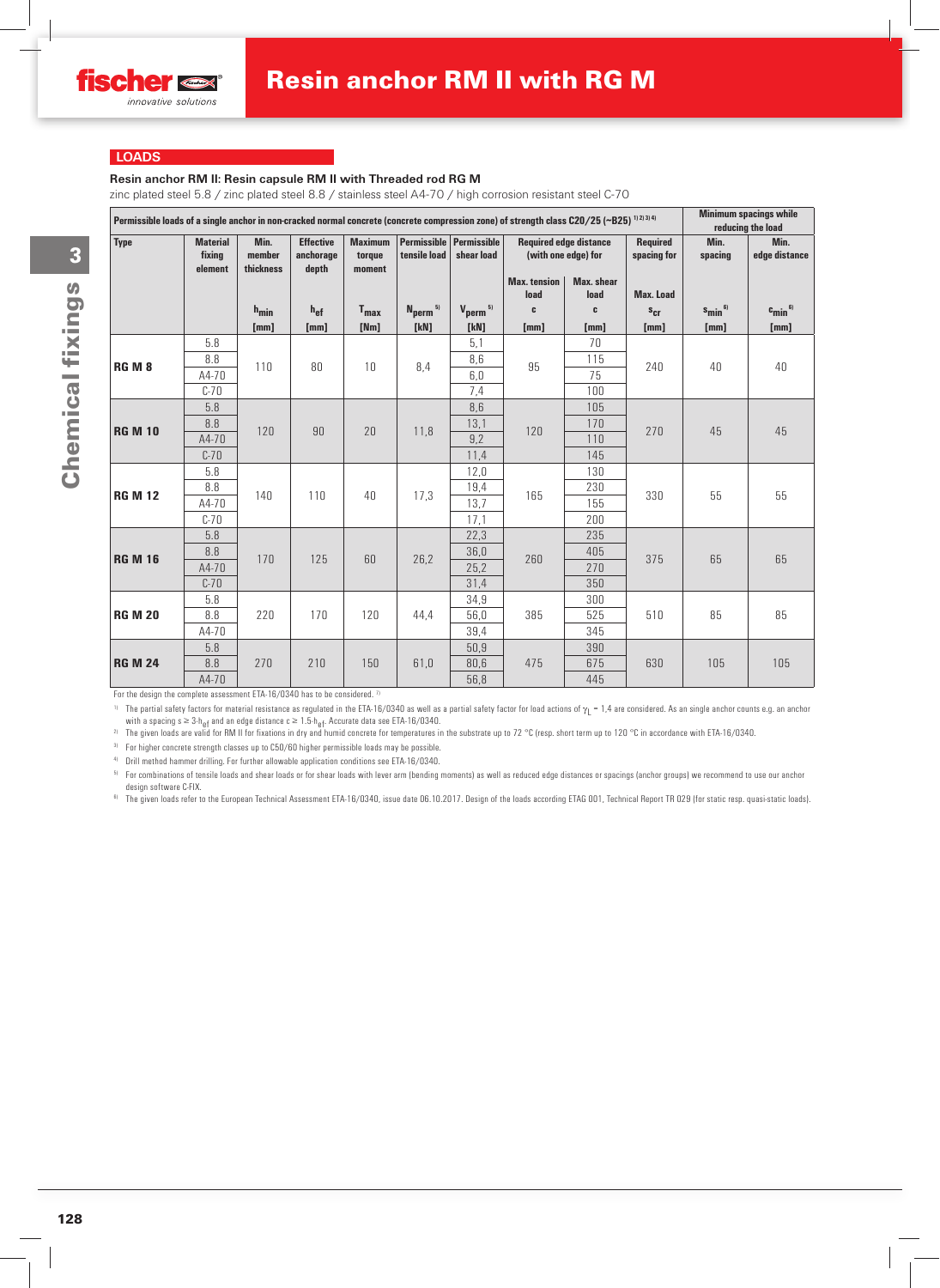### **Resin anchor RM II: Resin capsule RM II with Internal threaded anchor RG M I**

zinc plated steel / stainless steel A4

| Permissible loads of a single anchor in cracked normal concrete (concrete tension zone) of strength class C20/25 (~B25) <sup>11213471</sup> |                                            |                             |                                        |                                    |                                           |                          |                                                      |                    |                         |                                  | <b>Minimum spacings while</b><br>reducing the load |  |
|---------------------------------------------------------------------------------------------------------------------------------------------|--------------------------------------------|-----------------------------|----------------------------------------|------------------------------------|-------------------------------------------|--------------------------|------------------------------------------------------|--------------------|-------------------------|----------------------------------|----------------------------------------------------|--|
| <b>Type</b>                                                                                                                                 | <b>Screw steel</b><br>property/<br>surface | Min.<br>member<br>thickness | <b>Effective</b><br>anchorage<br>depth | <b>Maximum</b><br>torque<br>moment | Permissible   Permissible<br>tensile load | shear load               | <b>Required edge distance</b><br>(with one edge) for |                    | Required<br>spacing for | Min.<br>spacing                  | Min.<br>edge distance                              |  |
|                                                                                                                                             |                                            |                             |                                        |                                    |                                           |                          | <b>Max.</b> tension<br>load                          | Max. shear<br>load | <b>Max. Load</b>        |                                  |                                                    |  |
|                                                                                                                                             |                                            | $h_{\text{min}}$<br>[mm]    | $h_{ef}$<br>[mm]                       | $T_{max}$<br>[Nm]                  | 4)<br>$N_{perm}$<br>[kN]                  | 4)<br>$V_{perm}$<br>[kN] | C<br>[mm]                                            | C<br>[mm]          | $s_{cr}$<br>[mm]        | $s_{\min}$ <sup>5)</sup><br>[mm] | $c_{\text{min}}^{5}$<br>[mm]                       |  |
|                                                                                                                                             | 5.8                                        |                             |                                        |                                    |                                           | 5,3                      |                                                      | 85                 |                         |                                  |                                                    |  |
| <b>RGM81</b>                                                                                                                                | 8.8                                        | 120                         | 90                                     | 10                                 | 4,7                                       | 8,3                      | 135                                                  | 145                | 270                     | 55                               | 55                                                 |  |
|                                                                                                                                             | A4-70                                      |                             |                                        |                                    |                                           | 5,9                      |                                                      | 95                 |                         |                                  |                                                    |  |
|                                                                                                                                             | 5.8                                        |                             |                                        |                                    |                                           | 8,3                      |                                                      | 135                |                         |                                  |                                                    |  |
| <b>RG M 101</b>                                                                                                                             | 8.8                                        | 130                         | 90                                     | 20                                 | 6,3                                       | 13,3                     | 135                                                  | 235                | 270                     | 65                               | 65                                                 |  |
|                                                                                                                                             | $A4-70$                                    |                             |                                        |                                    |                                           | 9,3                      |                                                      | 155                |                         |                                  |                                                    |  |
|                                                                                                                                             | 5.8                                        |                             |                                        |                                    |                                           | 12,1                     |                                                      | 165                |                         |                                  |                                                    |  |
| <b>RG M 121</b>                                                                                                                             | 8.8                                        | 170                         | 125                                    | 40                                 | 9,8                                       | 19,3                     | 190                                                  | 285<br>185         | 375                     | 75                               | 75                                                 |  |
|                                                                                                                                             | A4-70<br>5.8                               |                             |                                        |                                    |                                           | 13,5<br>22,4             |                                                      | 275                |                         |                                  |                                                    |  |
| <b>RG M 16 I</b>                                                                                                                            | 8.8                                        | 210                         | 160                                    | 80                                 | 15,4                                      | 30,9                     | 240                                                  | 405                | 480                     | 95                               | 95                                                 |  |
|                                                                                                                                             | A4-70                                      |                             |                                        |                                    |                                           | 25,1                     |                                                      | 315                |                         |                                  |                                                    |  |
|                                                                                                                                             | 5.8                                        |                             |                                        |                                    |                                           | 35,4                     |                                                      | 385                |                         |                                  |                                                    |  |
| <b>RG M 201</b>                                                                                                                             | 8.8                                        | 270                         | 200                                    | 120                                | 24,4                                      | 51,4                     | 300                                                  | 600                | 600                     | 125                              | 125                                                |  |
|                                                                                                                                             | A4-70                                      |                             |                                        |                                    |                                           | 39,4                     |                                                      | 435                |                         |                                  |                                                    |  |

For the design the complete assessment ETA-16/0340 has to be considered. 6)

<sup>1)</sup> The partial safety factors for material resistance as regulated in the ETA-16/0340 as well as a partial safety factor for load actions of  $\gamma_L$  = 1,4 are considered. As an single anchor counts e.g. an anchor counts e

 $2)$  For higher concrete strength classes up to C50/60 higher permissible loads may be possible.

 $3)$  Drill method hammer drilling. For further allowable application conditions see ETA-16/0340.

4) For combinations of tensile loads and shear loads or for shear loads with lever arm (bending moments) as well as reduced edge distances or spacings (anchor groups) we recommend to use our anchor design software C-FIX.

<sup>5)</sup> Minimum possible axial spacings resp. edge distance while reducing the permissible load.

<sup>6)</sup> The given loads refer to the European Technical Assessment ETA-16/0340, issue date 06.10.2017. Design of the loads according ETAG 001, Technical Report TR 029 (for static resp. quasi-static loads).

7) A reinforcement in the concrete to prevent splitting is required. The width of the cracks has to be limited under consideration of the splitting forces at w<sub>k</sub> ~ 0,3 mm.